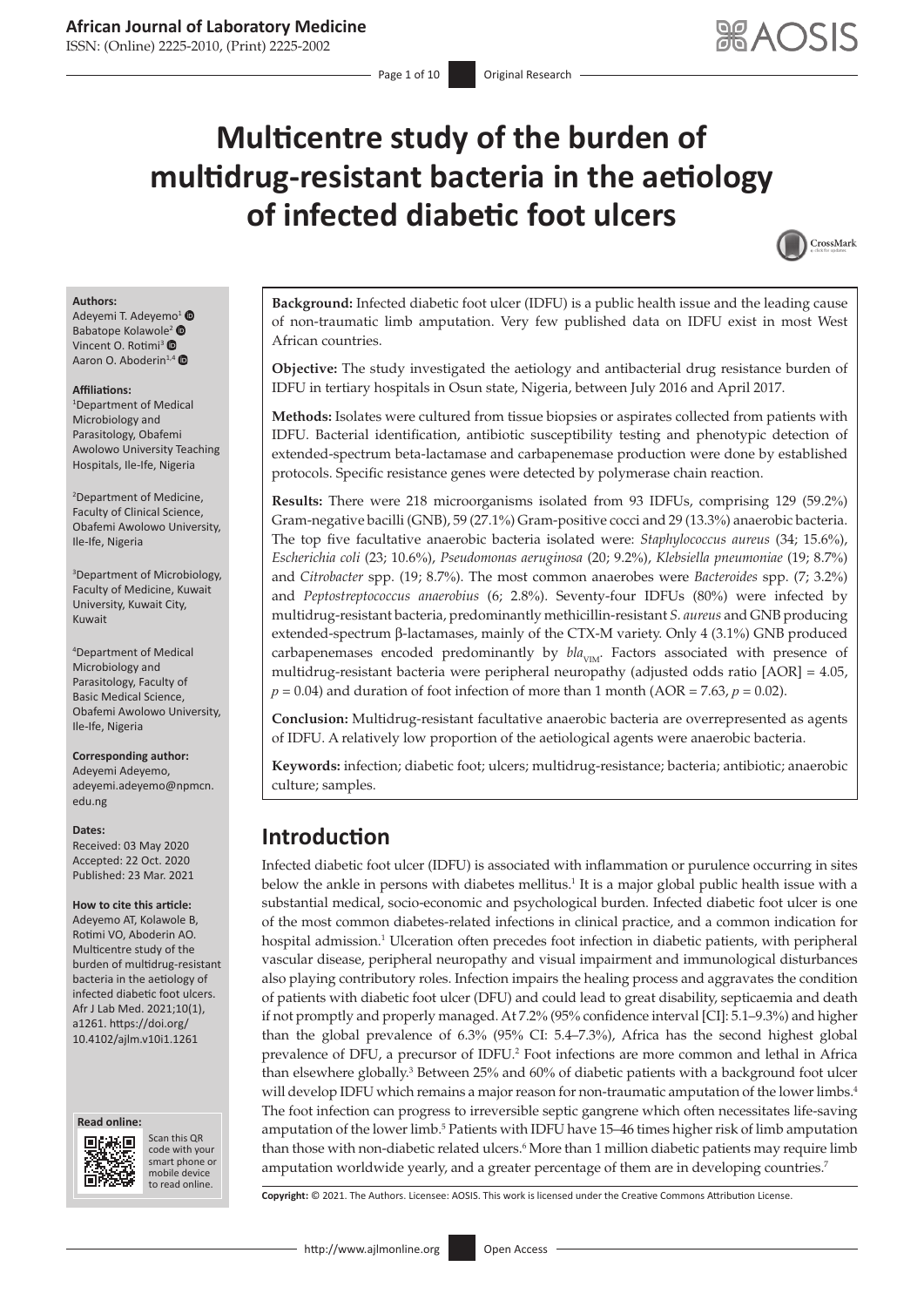<span id="page-1-4"></span><span id="page-1-3"></span><span id="page-1-2"></span><span id="page-1-1"></span><span id="page-1-0"></span>Wide varieties of organisms, including anaerobic bacteria, have been implicated in the aetiology of IDFU depending on the severity of infection and time from onset to presentation at healthcare facilities. Advanced IDFUs with features of sepsis at admission usually harbour anaerobic pathogens.<sup>[8](#page-8-7)</sup> The emergence and current global threat of antimicrobial resistance in the face of dwindling antibiotics in the development pipeline has added a new twist to the burden of IDFU.[9](#page-8-8) Increasing involvement of multidrug-resistant organisms (organisms resistant to at least three different antimicrobial classes)<sup>10</sup> in diabetic patients with infected foot ulcers has significantly reduced antibiotic treatment options, thus posing a serious challenge particularly in resourceconstrained low- and middle-income countries where access to antimicrobial drugs is of grave concern.<sup>11</sup> It has also increased the length of hospital stay and cost of treatment, and caused additional morbidity and mortality[.12](#page-8-11) These situations have assumed worrisome trends in which resistance is building up to antibiotics of last resort; pathogens showing considerable resistance to vancomycin and carbapenems are particularly becoming more common as agents of foot infection in diabetic patients.[13](#page-8-12) Various studies have reported many independent risk factors and predictors of multidrug-resistant IDFU including previous hospitalisation for the same wound, prolonged antibiotic therapy, ulcer type and increased ulcer size, presence of osteomyelitis, poor glycaemic control, prolonged duration of foot ulcer infection as well as proliferative retinopathy.[14](#page-8-13)[,15](#page-8-14),[16,](#page-8-15)[17](#page-8-16)[,18](#page-8-17) According to Bakele et al., predictors of lower limb amputation by multivariate logistic regression analysis were advanced ulcer grade, inappropriate antibiotic use, overweight, obesity, poor blood glucose control and neuropathy.[19](#page-8-18) Furthermore, albuminuria, diabetic nephropathy and Charcot arthropathy were noted as predictors of poor healing of diabetic foot ulcer.[20](#page-8-19)

<span id="page-1-9"></span><span id="page-1-8"></span><span id="page-1-6"></span><span id="page-1-5"></span>A recent systematic review and meta-analysis on the global burden of diabetic foot ulceration in Cameroon, West Africa, concluded that paucity of data impedes strategies for treatment and prevention of foot infections in diabetic patients.[2](#page-8-1) Thus, our study was designed to determine the prevalent bacteria involved in IDFUs, assess the burden of multidrug-resistance (MDR) among the isolates and evaluate the associated risk factors.

# **Methods Ethical considerations**

Ethical approval for this study was granted by the Ethics and Research Committees of the Obafemi Awolowo University Teaching Hospitals Complex and Ladoke Akintola University College of Technology with protocol numbers ERC/2015/11/02 and LTH/ER/2016/01/254. Information about the study and participant involvement was fully explained to patients, and properly signed and dated written informed consent forms were obtained from patients before their recruitment into the study. Results of wound biopsy microscopy, culture and sensitivity were made available for patients' management.

#### **Study population**

The prospective, cross-sectional, multicentre, hospital-based study was carried out in Osun state, southwest Nigeria, between July 2016 and April 2017. It included three existing tertiary healthcare facilities in the state: Obafemi Awolowo University Teaching Hospitals Complex, Wesley Guild Hospital, Ilesa, and Ladoke Akintola University of Technology Teaching Hospital, Osogbo. All consecutive diabetic patients (both hospitalised and outpatients) with foot infections meeting the criteria for diagnosis of IDFU seen and managed at these hospitals were recruited into the study. They were clinically assessed and foot lesions graded according to the diabetic foot infection severity classification system issued by the Infectious Disease Society of America[.8](#page-8-7) Only non-duplicate patients and samples were included in the study. All inpatients were followed up with regular check-ups physically in the wards until they either died or were discharged.

## **Sample collection and bacterial identification**

<span id="page-1-7"></span>Aspirates were obtained from deep-seated abscesses, and tissue samples were collected after washing the wound vigorously with sterile saline and debridement of the slough to exclude mere colonisers. Necrotic tissues were curetted into Anaerobic Basal Broth (Oxoid, Basingstoke, Hants, United Kingdom) for anaerobic culture. The samples were immediately transported to the laboratory and processed within 2 h of sample collection by inoculating them onto a set of selective and non-selective media which were: 5% (volume/volume) sheep blood agar (BA; Oxoid, Basingstoke, Hants, United Kingdom), MacConkey agar (Oxoid, Basingstoke, Hants, United Kingdom), chocolate agar and anaerobic basal agar (Oxoid, Basingstoke, Hants, United Kingdom) supplemented with 5% (abscesses) laked sheep blood, Vitamin K1 (1 *µ*g/mL), L-cysteine hydrochloride (5 *µ*g/mL) and gentamicin (100 *µ*g/mL) (gentamicin blood agar).

Inoculated plain BA and MacConkey agar plates were incubated in air and chocolate agar plates in  $CO_2$  at 37 °C for 24 h. Inoculated plain gentamicin BA plates, as well as gentamicin BA with kanamycin (75 *µ*g/L) and vancomycin (5 *µ*g/L) supplements, were incubated under anaerobic conditions made up of 80%  $H_2$ , 10% CO<sub>2</sub> and 10% N<sub>2</sub> for 48 h and extended for 5 days if necessary; anaerobiosis was achieved using a Bactron anaerobic chamber (Sheldon Manufacturing, Inc., Cornelius, Oregon, United States). Representative colonies were identified by colonial morphology, Gram staining characteristics and conventional biochemical tests including catalase and oxidase tests. Facultative anaerobic Gram-negative bacilli (GNB) and *Streptococcus* spp. were further identified with Microbact™ GNB 24E (Oxoid, Basingstoke, Hants, United Kingdom) and RapID™ STR (Thermo Fisher Scientific, Remel Products, Lexena, Kansas, United States), while *Staphylococcus* spp. were further identified with a coagulase test, characteristic growth appearance on mannitol salt agar and a DNAse test.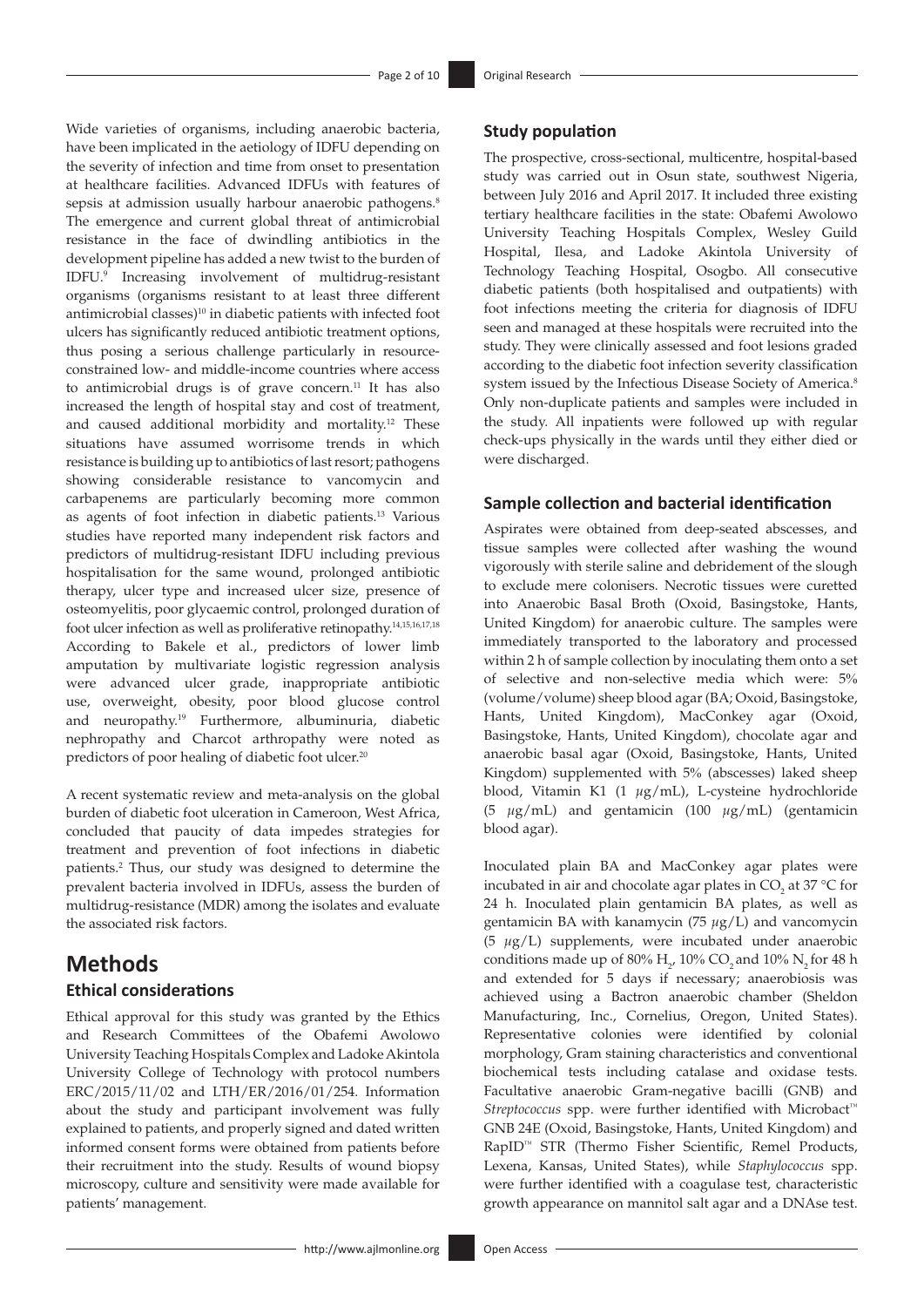The obligate anaerobes were identified by RapID™ ANA II (Thermo Fisher Scientific, Remel Products, Lexena, Kansas, United States). Yeast isolates were identified by Gram staining and germ tube tests. Quality control strains, *Staphylococcus aureus* ATCC 25923, *Escherichia coli* ATCC 25922, *Bacteroides fragilis* ATCC 25285 and *Peptostreptococcus anaerobius* ATCC 27337, were used to assess the quality of the media and identification systems. The quality of our bacterial identification system and procedures (for aerobes, facultative anaerobes and obligate anaerobes) were assured by ensuring that the control bacterial strains were identified to their names.

## **Antibiotic susceptibility test**

<span id="page-2-0"></span>Antibiotic susceptibility testing for aerobes and facultative anaerobes was performed using the modified Kirby-Bauer disc diffusion technique as recommended by the Clinical and Laboratory Standards Institute (CLSI).<sup>21</sup> Gram-positive isolates were tested with the following antibiotic discs (Oxoid, Basingstoke, Hants, United Kingdom): penicillin (10 *µ*g), cefuroxime (30 *µ*g), ceftriaxone (30 *µ*g), cefepime (30 *µ*g), co-amoxiclav (20/10 *µ*g), ciprofloxacin (5 *µ*g), chloramphenicol (30 *µ*g), gentamicin (10 *µ*g), amikacin (10 *µ*g), trimethoprim-sulfamethoxazole (1.25 *µ*g/23.75 *µ*g), cefoxitin (30 *µ*g), erythromycin (15 *µ*g), ampicillin-sulbactam (10 *µ*g/10 *µ*g), piperacillin-tazobactam (100 *µ*g/10 *µ*g) and vancomycin (30 *µ*g). Vancomycin (256–0.015 *µ*g/mL) minimum inhibitory concentration (MIC) strip (Oxoid, Basingstoke, Hants, United Kingdom) was used to test for vancomycin resistance among methicillin-resistant *S. aureus*  (MRSA). Gram-negative isolates were tested with the following antibiotic discs (Oxoid, Basingstoke, Hants, United Kingdom): ceftriaxone (30 *µ*g), ceftazidime (30 *µ*g), cefotaxime (30 *µ*g), cefepime (30 *µ*g), co-amoxiclav (20/10 *µ*g), ciprofloxacin (5 *µ*g), gentamicin (10 *µ*g), amikacin (10 *µ*g), chloramphenicol (30 *µ*g), aztreonam (30 *µ*g), trimethoprimsulfamethoxazole (1.25 *µ*g/23.75 *µ*g), ampicillin-sulbactam (10 *µ*g/10 *µ*g), piperacillin-tazobactam (100 *µ*g/10 *µ*g), cefoxitin (30 *µ*g), meropenem (10 *µ*g) and ertapenem (10 *µ*g).

Discrete colonies were emulsified in sterile saline to match 0.5 McFarland turbidity standards from where confluence inocula were made on Mueller-Hinton agar (MHA) plates with sterile cotton swabs. The swabbed MHA plates were allowed to dry at room temperature and a set of six antibiotic discs were placed evenly spaced on each of the plates. Vancomycin resistance was tested in the methicillin-resistant *S. aureus* isolates by placing a MIC evaluation strip (Oxoid, Basingstoke, Hants, United Kingdom) on inoculated MHA. After 18–24 h of incubation, the diameter of the zone of inhibition around each antibiotic disc was measured and recorded. Vancomycin MIC values were also recorded for the *S. aureus.* Zones of inhibition of each antibiotic as well as vancomycin MIC values were interpreted as 'sensitive', 'intermediate' or 'resistant' in accordance with CLSI guidelines[.21](#page-8-20) Isolates with intermediate sensitivity were regarded as 'resistant'. The quality of antibiotic susceptibility testing consumables (including antibiotic discs and MHA)

and procedures were assured with bacterial control strains (*E. coli* ATCC 25922, *S. aureus* ATCC 25923 and *S. aureus*  ATCC 43300). Zones of inhibition of tested antibiotics on the bacterial control strains fell within their quality control ranges according to CLSI.[21](#page-8-20)

Extended-spectrum β-lactamase production was confirmed among Enterobacteriaceae and other GNB that showed reduced susceptibility to at least one of the tested thirdgeneration cephalosporins (cefotaxime 30 *µ*g, ceftazidime 30  $\mu$ g and ceftriaxone 30  $\mu$ g) or aztreonam (30  $\mu$ g) by a combination disc diffusion test (CDDT).<sup>21</sup> CDDT was done using both single discs of cefotaxime (30 *µ*g) and ceftazidime (30 *µ*g) and their respective clavulanic acid containing discs (cetotaxime-clavulanate 30/10 *µ*g, ceftazidime-clavulanate 30/10 *µ*g). A 5 mm or more increase in zone of inhibition of one or more combination discs as compared with their respective single discs was taken as confirmatory evidence of extended-spectrum beta-lactamase (ESBL) production.<sup>21</sup>

<span id="page-2-1"></span>AmpC beta-lactamase production was detected by AmpC disc test as described by Anjali et al. on isolates which show resistance to at least one third-generation cephalosporin and a β-lactamase inhibitor[.22](#page-8-21) A broth culture of *E. coli* ATCC 25922 was adjusted to 0.5 McFarland turbidity standard and inoculated onto MHA plates. Sterile filter paper discs (6 mm) were moistened with distilled water (about 20 *µ*l) and up to five colonies of the test organism was transferred onto the filter paper. Afterwards, a cefoxitin (30 *µ*g) disc and the inoculated filter paper disc were placed next to each other and almost touching on inoculated media. This setup was incubated overnight at 37°C. A flattening or indentation of the zone of inhibition of cefoxitin in the vicinity of the test disc (inoculated filter paper) indicated a phenotypic confirmatory evidence of AmpC β-lactamase production[.22](#page-8-21)

<span id="page-2-3"></span><span id="page-2-2"></span>Gram-negative bacilli with intermediate sensitivity or resistance to one or more carbapenems were tested for production of carbapenemases by the modified Hodge test and interpreted by CLSI guidelines.<sup>[21](#page-8-20)</sup> Organisms that were phenotypically MDR, including ESBL-producing GNB, carbapenem-resistant GNB and MRSA, were further tested for resistance-determining genes using polymerase chain reaction (PCR)-based protocols with specific oligonucleotide primers<sup>23[-27](#page-8-23)</sup> (Table 1); template bacterial DNA was extracted by the boiling method[.28](#page-8-24) Electrophoresis of each PCR product (5 *µ*L) was carried out in 1.5% (weight/volume) Agarose gel (Biomatik, Kitchener, Ontario, Canada) in 1X Tris-Acetate-EDTA (TAE) buffer for 45 min. The size of amplified products was estimated using 100 base pairs molecular weight marker (100–1200 base pairs).

#### <span id="page-2-4"></span>**Statistical analysis**

Data analysis was performed with Statistical Package for Social Sciences version 20 (SPSS Inc., Chicago, Illinois, United States). Comparison of mean values was done using the Student's *t*-test for continuous variables and the chi-square test for categorical variables. Risk factors for infection of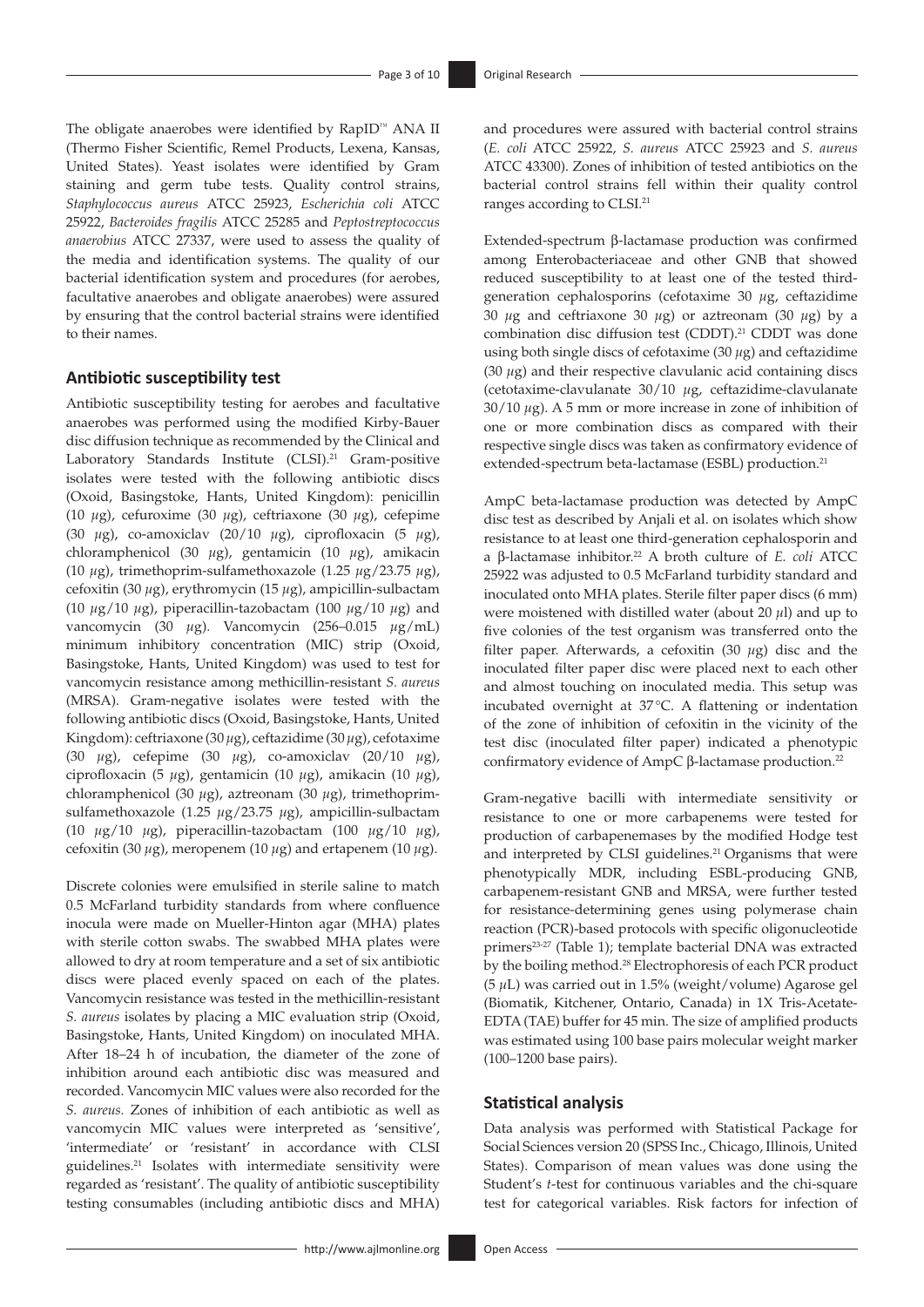| TABLE 1: Oligonucleotides primers and amplification reactions for targeted resistance genes. |  |  |
|----------------------------------------------------------------------------------------------|--|--|
|----------------------------------------------------------------------------------------------|--|--|

| Target gene                              | <b>Name</b> | Primer sequence (5' to 3')    | <b>Amplicon size</b> | <b>Amplification reactions</b>                                                                                                                                           | <b>References</b> |
|------------------------------------------|-------------|-------------------------------|----------------------|--------------------------------------------------------------------------------------------------------------------------------------------------------------------------|-------------------|
| bla $_{\scriptscriptstyle CTX\text{-}M}$ | CTX-M-F     | <b>TTGCGATGTGCAGTACCAGTAA</b> | 754 bp               | Initial denaturation at 94 $^{\circ}$ C for 3 mins, followed by 35                                                                                                       | 23,24             |
|                                          | CTX-M-R     | CGAATATCGTTGGTGGTGCCATA       |                      | cycles of denaturation at 94 $^{\circ}$ C for 45 s, annealing at 60 $^{\circ}$ C<br>for 30 s and extension at 72 $^{\circ}$ C for 1 min. and a final                     |                   |
| $bla_{_{SHV}}$                           | SHV-F       | ATTTGTCGCTTCTTTACTCGC         | 294 bp               | extension at 72 $\degree$ C for 3 mins                                                                                                                                   |                   |
|                                          | SHV-R       | <b>TTTATGGCGTTACCTTTGACC</b>  |                      |                                                                                                                                                                          |                   |
| bla $_{\tau_{FM}}$                       | TEM-F       | ATGAGTATTCAACATTTCCGTG        | 404 bp               |                                                                                                                                                                          |                   |
|                                          | TEM-R       | <b>TTACCAATGCTTAATCAGTGAG</b> |                      |                                                                                                                                                                          |                   |
| $bla_{\kappa pc}$                        | KPC-F       | <b>ATGTCACTGTATCGCCGTCT</b>   | 893 bp               | Initial denaturation at 95 $^{\circ}$ C for 15 minutes, followed by                                                                                                      | 25,26             |
|                                          | KPC-R       | <b>TTTTCAGAGCCTTACTGCCC</b>   |                      | 35 cycles of denaturation at 94 $^{\circ}$ C for 30 s, annealing at<br>60 °C for 30 s and extension at 72 °C for 10 mins, and final                                      |                   |
| $bla_{NDM}$                              | NDM-F       | GACAACGCATTGGCATAAG           | 447 bp               | extension at 72 °C for 10 mins                                                                                                                                           |                   |
|                                          | NDM-R       | AAAGGAAAACTTGATGGAATTG        |                      |                                                                                                                                                                          |                   |
| $bla$ <sub>VIM</sub>                     | VIM-F       | ATTCCGGTCGGMGAGGTCCG          | 633 bp               |                                                                                                                                                                          |                   |
|                                          | $VIM-R$     | GAGCAAGTCTAGACCGCCCG          |                      |                                                                                                                                                                          |                   |
| mecA                                     | $mecA-F$    | ATCGATGGTAAAGGTTGGC           | 530 bp               | Initial denaturation at 94 $^{\circ}$ C for 4 mins followed by 30 cycles                                                                                                 | 27                |
|                                          | $mecA-R$    | AGTTCTGCAGTACCGGATTTGC        |                      | of denaturation at 94 $^{\circ}$ C for 30 s, annealing at 53 $^{\circ}$ C for 30 s<br>and extension at 72 °C for 1 min with a final extension at<br>72 °C for 4 minutes. |                   |

bp, base pairs.

diabetic foot by MDR organisms were identified by logistic regression analysis. Logistic regression was used to determine predictive associations of variables that showed statistical significance by bivariate analysis. A *p*-value of less than 0.05 was considered to be statistically significant.

## **Results**

## **Sociodemographic and clinical characteristics of patients**

Ninety patients (53 male and 37 female) presented with 93 IDFUs during the 11-month study period. The patients ranged between 18 and 85 years (mean  $54.7 \pm 12.8$  years) of age. Of the 93 cases of foot infections, 56 (60.2%) had lasted for at least 1 month, and 70 (75.3%) were in-hospital patients. Sixty-six (71.0%) of the ulcers were categorised as Wagner's grade 3 and above. Most (*n* = 74; 82.2%) of the patients used antibiotics in the month preceding presentation at the healthcare facilities, while 93.3% (*n* = 84) had commenced antibiotics before collection of wound samples (Table 2).

### **Predictors and treatment outcomes of multidrug-resistant bacterial infections in infected diabetic foot ulcer**

Significant factors associated with the presence of MDR organisms in diabetic foot infections included peripheral sensory neuropathy, a foot infection duration of more than a month and admission duration of more than a month (Table 2). Further analysis with logistic regression however identified only peripheral neuropathy (adjusted odds ratio = 4.05, 95% CI: 1.08–15.13) and foot infection duration of more than a month (adjusted odds ratio =  $7.63$ , CI:  $1.64-35.39$ ) as the predisposing factors for acquisition of multidrug-resistant bacteria among patients with IDFU. A substantial proportion (33/70; 47.1%) of the inpatients had poor treatment outcomes; poor outcomes noted in 53.4% (31/58) of patients with MDR infections included major limb amputation (below and above knee amputation) (18/58; 31.0%) and death (13/58; 22.4%). Infections by these MDR bacteria have significant association <span id="page-3-1"></span><span id="page-3-0"></span>with poor treatment outcomes (adjusted odds ratio = 5.11, 95% CI: 1.23–29.67).

#### **Distribution of isolates among diabetic foot cases**

All 93 wound specimens obtained from the 90 patients (three patients had bilateral foot ulcers) in the three healthcare facilities were positive on bacterial culture with only 10 (10.8%) of them yielding a single organism each. Among the polymicrobial cultures, 45 (48.4%) yielded two organisms per culture, 34 (36.6%) yielded three organisms per culture while 4 (4.3%) yielded four organisms per culture. Results further showed that there was a total of 218 organisms isolated from the 93 specimens cultured with an average of 2.34 organisms per sample. Of the organisms, 129 (59.2%) were Gram-negative aerobic and facultative anaerobic bacilli, 59 (27.1%) were Grampositive aerobic cocci and 29 (13.3%) were anaerobic bacteria; only 1 (0.5%) was yeast. S. *aureus* (34; 15.6%) was the single most common organism followed by *E. coli* (23; 10.6%) and *Pseudomonas aeruginosa* (20; 9.2%). Others included *Klebsiella* spp. (19; 8.7%), *Citrobacter* spp. (19; 8.7%), *Enterococcus* spp. (14; 6.4%), *Enterobacter* spp. (11; 5.0%), *Proteus mirabilis* (10; 4.6%) and *Acinetobacter* spp (9; 4.1%). On the other hand, the predominant anaerobic bacteria were *Bacteroides* spp. (7; 3.2%) and *P. anaerobius*  (6; 2.8%) as shown in Table 3.

#### **Antibiotic resistance pattern of aerobic isolates**

Gram-positive bacteria were highly resistant to trimethoprimsulfamethoxazole (69.5%), penicillin G (66.1%) and gentamicin (40.1%) but demonstrated low-level resistance to piperacillin/tazobactam (6.8%) and amikacin (10.2%). On the other hand, Gram-negative bacteria were highly resistant to the third-generation cephalosporins which included ceftriaxone (56%), cefotaxime (55%) and ceftazidime (48.1%), as well as trimethoprim-sulfamethoxazole (89%), gentamicin (54.3%) and ciprofloxacin (54.3%). Low rates of resistance were however shown to ertapenem (6.4%), piperacillin/ tazobactam (9.3%) and amikacin (12.4%).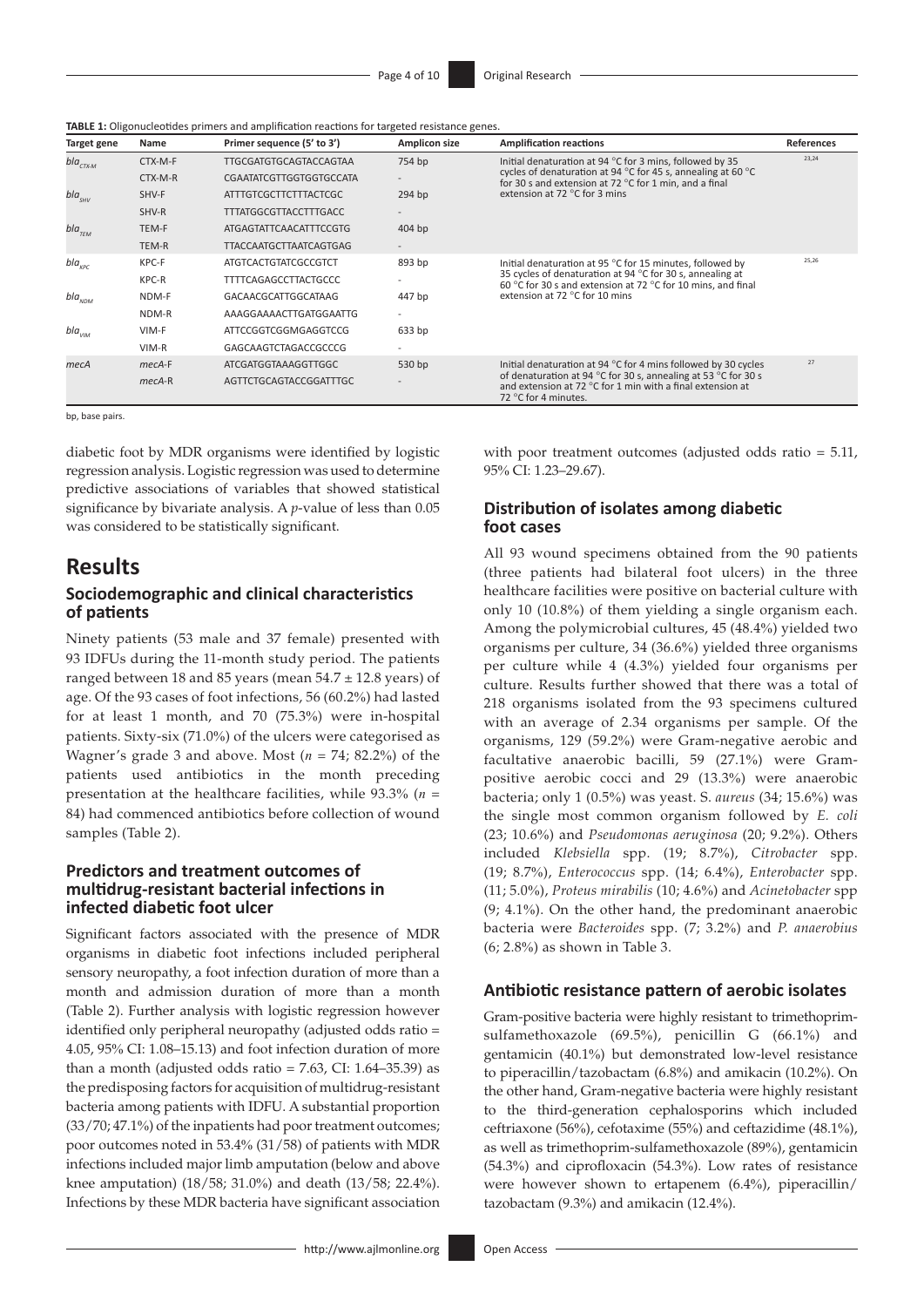| ZUIU tU APHI ZUIT.<br>Variables                                                             | Multidrug-resistant bacteria |                   |                  |               |                          | <b>Bivariate analysis</b> |                          | Logistic regression analysis |                            |         |  |
|---------------------------------------------------------------------------------------------|------------------------------|-------------------|------------------|---------------|--------------------------|---------------------------|--------------------------|------------------------------|----------------------------|---------|--|
|                                                                                             |                              | Absent<br>Present |                  |               | Crude odds               | 95% confidence            | $\boldsymbol{p}$         | Adjusted                     | $\boldsymbol{p}$           |         |  |
|                                                                                             | $\boldsymbol{n}$             | $\frac{0}{0}$     | $\boldsymbol{n}$ | $\frac{0}{0}$ | ratio                    | interval                  |                          | odds ratio                   | 95% confidence<br>interval |         |  |
| <b>Type of patients</b>                                                                     |                              |                   |                  |               |                          |                           |                          |                              |                            |         |  |
| Inpatient                                                                                   | 58                           | 82.9              | 12               | 17.1          | 2.60                     | $0.88 - 7.72$             | 0.08                     |                              |                            |         |  |
| Outpatient                                                                                  | 13                           | 65.0              | $\overline{7}$   | 35.0          |                          |                           |                          |                              |                            |         |  |
| Age group (years)                                                                           |                              |                   |                  |               |                          |                           |                          |                              |                            |         |  |
| < 30                                                                                        | 4                            | 80.0              | $\mathbf{1}$     | 20.0          | 0.78                     | 0.304-1.987               | 0.69                     |                              |                            |         |  |
| $30 - 49$                                                                                   | 16                           | 84.2              | 3                | 15.8          |                          |                           |                          |                              |                            |         |  |
| $50 - 69$                                                                                   | 44                           | 77.2              | 13               | 22.8          |                          |                           |                          |                              |                            |         |  |
| $70 - 79$                                                                                   | 5                            | 71.4              | 2                | 28.6          |                          |                           |                          |                              |                            |         |  |
| 80 and above                                                                                | 2                            | 100.0             | $\mathbf 0$      | 0.0           |                          |                           |                          |                              |                            |         |  |
| Gender                                                                                      |                              |                   |                  |               |                          |                           |                          |                              |                            |         |  |
| Male                                                                                        | 41                           | 77.4              | 12               | 22.6          | 0.80                     | $0.28 - 2.24$             | 0.67                     |                              |                            |         |  |
| Female                                                                                      | 30                           | 81.1              | $\overline{7}$   | 18.9          |                          |                           |                          |                              |                            |         |  |
| <b>Type of diabetes</b>                                                                     |                              |                   |                  |               |                          |                           |                          |                              |                            |         |  |
|                                                                                             | 9                            | 90.0              | $\mathbf{1}$     | 10            | 2.61                     | $0.34 - 19.86$            | 0.36                     |                              |                            |         |  |
| Type I                                                                                      |                              |                   |                  |               | $\overline{\phantom{a}}$ |                           | $\overline{\phantom{a}}$ |                              |                            |         |  |
| Type II                                                                                     | 62                           | 77.5              | 18               | 22.5          |                          |                           |                          |                              |                            |         |  |
| Level of education                                                                          |                              |                   |                  |               |                          |                           |                          |                              |                            |         |  |
| None                                                                                        | 14                           | 82.4              | 3                | 17.6          | 0.902                    | 0.380-2.139               | 0.59                     |                              |                            |         |  |
| Primary                                                                                     | 13                           | 72.2              | 5                | 27.8          |                          |                           |                          |                              |                            |         |  |
| Secondary                                                                                   | 25                           | 78.1              | 7                | 21.9          |                          |                           |                          |                              |                            |         |  |
| Tertiary                                                                                    | 19                           | 82.6              | $\overline{a}$   | 17.4          |                          |                           |                          |                              |                            |         |  |
| <b>History of smoking</b>                                                                   |                              |                   |                  |               |                          |                           |                          |                              |                            |         |  |
| Yes                                                                                         | 6                            | 85.7              | $\mathbf{1}$     | 14.3          | 1.59                     | $0.21 - 12.06$            | 0.68                     |                              |                            |         |  |
| Peripheral neuropathy                                                                       |                              |                   |                  |               |                          |                           |                          |                              |                            |         |  |
| Yes                                                                                         | 68                           | 82.9              | 14               | 17.1          | 4.47                     | 1.14-14.38                | 0.03                     | 4.05                         | 1.08-15.13                 | $0.04*$ |  |
| <b>Evidence of systemic infection</b>                                                       |                              |                   |                  |               |                          |                           |                          |                              |                            |         |  |
| Yes                                                                                         | 37                           | 82.2              | 8                | 17.8          | 1.50                     | $0.54 - 4.11$             | 0.44                     |                              |                            |         |  |
| Ulcer grade $(N = 93)$                                                                      |                              |                   |                  |               |                          |                           |                          |                              |                            |         |  |
| Ш                                                                                           | 21                           | 77.8              | 6                | 22.2          | 0.795                    | 0.323-1.953               | 0.27                     |                              |                            |         |  |
| Ш                                                                                           | 32                           | 82.1              | $\overline{7}$   | 17.9          |                          |                           |                          |                              |                            |         |  |
| IV                                                                                          | 18                           | 85.7              | 3                | 14.3          |                          |                           |                          |                              |                            |         |  |
| V                                                                                           | 3                            | 50.0              | 3                | 50.0          |                          |                           |                          |                              |                            |         |  |
| Foot infection duration ( $N = 93$ )                                                        |                              |                   |                  |               |                          |                           |                          |                              |                            |         |  |
| $\leq 1$ month                                                                              | 35                           | 94.6              | $\overline{2}$   | 5.4           | 8.05                     | 1.68-34.69                | 0.003                    | 7.63                         | 1.64-35.39                 | $0.02*$ |  |
| > 1 month                                                                                   | 39                           | 69.6              | 17               | 30.4          | $\overline{\phantom{a}}$ |                           | $\overline{\phantom{a}}$ | ÷,                           |                            |         |  |
| Previous admission for same ulcer                                                           |                              |                   |                  |               |                          |                           |                          |                              |                            |         |  |
| Yes                                                                                         | 14                           | 82.4              | $\mathbf{3}$     | 17.6          | 1.31                     | $0.35 - 4.95$             | 0.70                     |                              |                            |         |  |
| Glycated haemoglobin at presentation ( $N$ = 51)                                            |                              |                   |                  |               |                          |                           |                          |                              |                            |         |  |
| Poor                                                                                        | 23                           | 76.7              | 7                | 23.3          | 0.704                    | 0.178-2.790               | 0.87                     |                              |                            |         |  |
| Fair                                                                                        | 11                           | 78.6              | 3                | 21.4          |                          |                           |                          |                              |                            |         |  |
| Good                                                                                        | 6                            | 85.7              | $\mathbf{1}$     | 14.3          |                          |                           |                          |                              |                            |         |  |
| Admission duration $(N = 70)$                                                               |                              |                   |                  |               |                          |                           |                          |                              |                            |         |  |
| >1 month                                                                                    | 30                           | 73.2              | 11               | 26.8          | 0.10                     | $0.01 - 0.78$             | 0.01                     | 1.14                         | $0.01 - 0.80$              | 0.07    |  |
| $\leq$ 1 month                                                                              | 28                           | 96.6              | $\mathbf{1}$     | 3.4           |                          |                           |                          |                              |                            |         |  |
| Antibiotic use in the last 1 month before presentation                                      |                              |                   |                  |               |                          |                           |                          |                              |                            |         |  |
| Yes                                                                                         | 59                           | 79.7              | 15               | 20.3          | 1.31                     | $0.38 - 4.49$             | 0.67                     |                              |                            |         |  |
| Antibiotic use before sampling                                                              |                              |                   |                  |               |                          |                           |                          |                              |                            |         |  |
| Yes                                                                                         | 67                           | 79.8              | 17               | 20.2          | 1.97                     | $0.38 - 10.13$            | 0.45                     |                              |                            |         |  |
| Poor treatment outcome of inpatients† (major amputations $\ddagger$ or deaths) ( $N = 70$ ) |                              |                   |                  |               |                          |                           |                          |                              |                            |         |  |
| Yes                                                                                         | 31                           | 93.9              | $\overline{2}$   | 6.1           | 5.74                     | 1.18-27.86                | 0.02                     | 5.11                         | 1.23-29.67                 | $0.03*$ |  |

**TABLE 2:** Association between clinical and sociodemographic variables of infected diabetic foot ulcer patients from tertiary healthcare facilities in Osun state, Nigeria, July 2016 to April 2017.

Note: *p*-values in bold are statistically significant by bivariate and multivariate (logistic regression) analyses.

*N* = 90 unless otherwise stated.

\*, Statistical significance by binary logistic regression.

†, Inpatients were followed up during admission.

‡, Major amputation: below knee amputation and above knee amputations.

### **Prevalence and pattern of multidrug resistance among bacterial isolates in infected diabetic foot ulcer**

Further analysis of resistance profiles in the organisms showed that of the 188 aerobic isolates, 121 (64.4%) were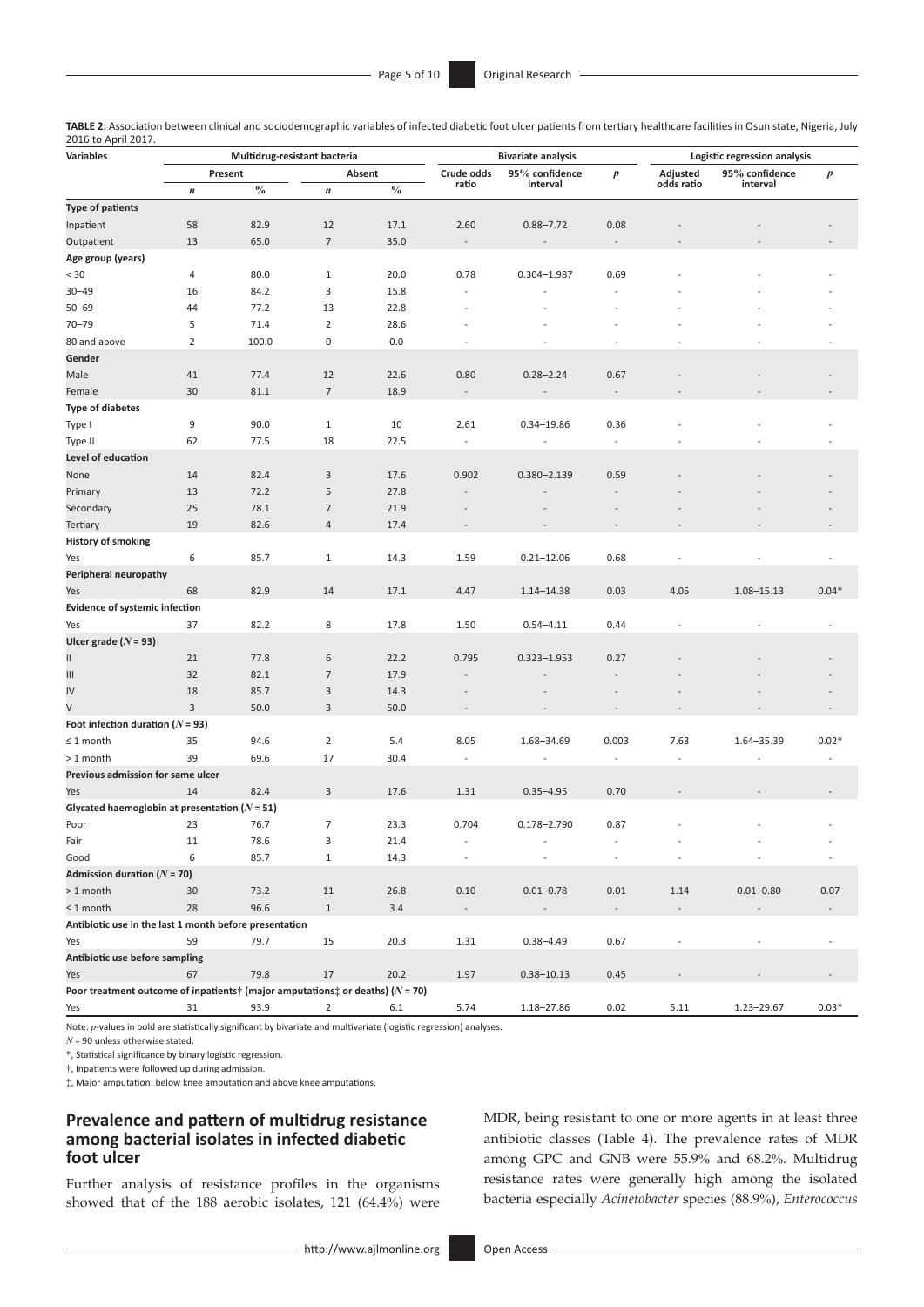|                                    | healthcare facilities in Osun state, Nigeria, July 2016 to April 2017. |                |               |
|------------------------------------|------------------------------------------------------------------------|----------------|---------------|
| <b>Organism categories</b>         | Organism name                                                          | n              | $\frac{0}{0}$ |
| Aerobic and facultative            |                                                                        | 59             | 27.1          |
| anaerobic Gram-positive<br>cocci   | Staphylococcus aureus                                                  | 34             | 15.6          |
|                                    | Enterococcus faecalis                                                  | 10             | 4.6           |
|                                    | CoNS                                                                   | $\overline{4}$ | 1.8           |
|                                    | Enterococcus mundtii                                                   | $\overline{2}$ | 0.9           |
|                                    | Enterococcus faecium                                                   | $\mathbf{1}$   | 0.5           |
|                                    | Enterococcus avium                                                     | $\mathbf{1}$   | 0.5           |
|                                    | Streptococcus bovis                                                    | $\mathbf{1}$   | 0.5           |
|                                    | Aerococcus species                                                     | $\mathbf{1}$   | 0.5           |
|                                    | Other CoPS                                                             | 5              | 2.3           |
| Aerobic and facultative            |                                                                        | 129            | 59.2          |
| anaerobic Gram-negative<br>bacilli | Escherichia coli                                                       | 23             | 10.6          |
|                                    | Pseudomonas aeruginosa                                                 | 20             | 9.2           |
|                                    | Klebsiella speciest                                                    | 19             | 8.7           |
|                                    | Citrobacter species:                                                   | 19             | 8.7           |
|                                    | Enterobacter species¶                                                  | 11             | 5.0           |
|                                    | Proteus mirabilis                                                      | 10             | 4.6           |
|                                    | Acinetobacter species §                                                | 9              | 4.1           |
|                                    | Morganella morganii                                                    | 7              | 3.2           |
|                                    | Hafnia alvei                                                           | 5              | 2.3           |
|                                    | Providencia species††                                                  | 3              | 1.4           |
|                                    | Salmonella enterica subsp. Arizonae                                    | $\overline{2}$ | 0.9           |
|                                    | Stenotrophomonas maltophilia                                           | $\mathbf{1}$   | 0.5           |
| Anaerobes                          |                                                                        | 29             | 13.3          |
|                                    | Bacteroides species:                                                   | $\overline{7}$ | 3.2           |
|                                    | Peptostreptococcus anaerobius                                          | 6              | 2.8           |
|                                    | Staphylococcus saccharolyticus                                         | $\overline{4}$ | 1.8           |
|                                    | Micromonas micros                                                      | 3              | 1.4           |
|                                    | Prevotella melaninogenicus                                             | 3              | 1.4           |
|                                    | Lactobacillus acidophilus§§                                            | $\overline{2}$ | 0.9           |
|                                    | Streptococcus intermedius§§                                            | $\mathbf{1}$   | 0.5           |
|                                    | Fusobacterium varium                                                   | $\mathbf{1}$   | 0.5           |
|                                    | Anaerococcus hydrogenalis                                              | $\mathbf{1}$   | 0.5           |
|                                    | Porphyromonas asaccharolyticus                                         | $\mathbf{1}$   | 0.5           |
| Yeast                              | Candida albicans                                                       | $\mathbf{1}$   | 0.5           |
|                                    |                                                                        |                |               |

**TABLE 3:** Bacterial aetiological agents of infected diabetic foot ulcers in tertiary

 $N - 218$ 

†, *Klebsiella* spp. (*K. pneumonae*-12; *K. oxytoca*- 7).

‡, *Citrobacter* species (*C. freundii*- 8; *C. koserii*- 8; *C. sedlakii*- 3).

¶, *Enterobacter* species (*E. aerogenes*- 7; *E. cloacae*- 4).

§, *Acinetobacter* species (*A. baumannii*- 6; *A. johnsonnii*- 3).

††, *Providencia* spp. (*P. alcalifaciens*- 2; *P. stuartii-* 1).

‡‡, *Bacteroides* spp. (*B. fragilis* – 6; *B. vulgatus*- 1), CoNS- coagulase-negative *Staphylococcus*  spp.

*¶¶*, Other CoPS- coagulase-positive *Staphylococcus* spp. other than *S. aureus.*

§§, Some of the strains are not strict anaerobes.

species (84.6%), *Enterobacter* species (81.8%) and *Citrobacter* species (73.7%). Overall prevalence of MDR bacteria among the IDFU cases was  $80\%$  ( $n = 74$ ) with rates among in-patient and outpatient cases being 82.9% (*n* = 58) and 69.6% (*n* = 16). Twelve (35.3%) *S. aureus* were methicillin-resistant, while of the 129 GNB, 43 (33.3%) were ESBL-producing and 10 (7.8%) were carbapenem-resistant (Table 5). High ESBL production rates were seen among *Enterobacter* species (54.6%), *Klebsiella* species (52.6%), *Citrobacter* species (52.6%) and *E. coli* (43.5%). Other ESBL-producing species found were *Hafnia alvei* (1; 20.0%), *Providencia* spp. (1; 33.0%) and *Morganella morganii* (2; 28.6%). AmpC β-lactamase production was detected among *Citrobacte*r spp. (1; 5.3%), *E. coli* (2; 8.7%) and *M. morganii* (1; 14.3%). Carbapenem resistance was seen among *Acinetobacter baumannii* (4; 44.4%), *H. alvei* (2; 40.0%), *P. aeruginosa* (3; 15.0%) and *M. morganii* (1; 14.3%). Further

| <b>TABLE 4:</b> Prevalence of multidrug resistance among bacterial isolates from  |  |  |  |
|-----------------------------------------------------------------------------------|--|--|--|
| infected diabetic foot ulcer patients from tertiary healthcare facilities in Osun |  |  |  |
| state, Nigeria, July 2016 to April 2017.                                          |  |  |  |

| Bacteria isolates (N)                   | Multidrug-resistant isolates |               |  |  |
|-----------------------------------------|------------------------------|---------------|--|--|
|                                         | $\boldsymbol{n}$             | $\frac{0}{0}$ |  |  |
| Gram-positive cocci (59)                | 33                           | 55.9          |  |  |
| Staphylococcus aureus (34)              | 18                           | 52.9          |  |  |
| Enterococcus spp. (14)                  | 11                           | 78.6          |  |  |
| Other† (5)                              | $\mathbf{1}$                 | 20.0          |  |  |
| Coagulase-negative Staphylococcus (4)   | $\mathbf{1}$                 | 25.0          |  |  |
| Streptococcus bovis (1)                 | $\mathbf{1}$                 | 100.0         |  |  |
| Aerococcus spp. (1)                     | $\mathbf{1}$                 | 100.0         |  |  |
| Gram-negative bacilli (129)             | 88                           | 68.2          |  |  |
| Escherichia coli (23)                   | 16                           | 69.6          |  |  |
| Pseudomonas aeruginosa (20)             | 10                           | 50.0          |  |  |
| Klebsiella species (19)                 | 13                           | 68.4          |  |  |
| Citrobacter species (19)                | 14                           | 73.7          |  |  |
| Enterobacter species (11)               | 9                            | 81.8          |  |  |
| Proteus mirabilis (10)                  | 6                            | 60.0          |  |  |
| Acinetobacter species (9)               | 8                            | 88.9          |  |  |
| Morganella morganii (7)                 | 4                            | 57.1          |  |  |
| Hafnia alvei (5)                        | 4                            | 80.0          |  |  |
| Providencia species (3)                 | 2                            | 66.7          |  |  |
| Salmonella enterica subsp. Arizonae (2) | $\mathbf{1}$                 | 50.0          |  |  |
| Stenotrophomonas maltophilia (1)        | $\mathbf{1}$                 | 100.0         |  |  |
| Total $(N = 188)$                       | 121                          | 64.4          |  |  |

†, Coagulase-positive *Staphylococcus* spp. other than *S. aureus.*

tests showed that among the 10 carbapenem-resistant isolates, only four, *H. alvei* (2/4) and *A. baumannii* (2/4), were carbapenemase-producing.

#### **Detection of resistance genes**

Ten (83.3%) of the 12 MRSA isolates harboured the *mec*A gene. At least one of the ESBL genes investigated was detected in  $86.0\%$  ( $n = 37$ ) of the 43 ESBL-producing organisms. The most common ESBL gene detected was  $bla_{CTX-M}$  harboured by 30 (69.8%) of the phenotypically confirmed ESBL-producing isolates. Others were  $bla_{\text{TEM}}$ (27; 62.8%) and *bla*<sub>SHV</sub> (8; 18.6%) (Table 6). Thirty-one (72.1%) of the ESBL-producing GNB had at least two ESBL genes. Four of the 10 carbapenem-resistant species were phenotypically confirmed to be carbapenemase-producers. Carbapenemase and metallo-beta-lactamase genes were detected in all of the four phenotypically confirmed carbapenemase-producers; they were  $bla_{VIM} (n = 3)$ ,  $bla_{VPC} (n = 2)$  and  $bla_{NDM} (n = 1)$ . These genes were detected in all of the carbapenemase-producing *H. alvei* (2/2) and *A. baumannii* (2/2)*.*

## **Discussion**

This study shows that a wide range of bacteria are agents of infection of diabetic foot ulcers; it also reveals the high level of antibiotic resistance among the aerobic and facultative anaerobic bacteria with a large proportion of patients having multidrug-resistant infection leading to poor treatment outcomes. Infected diabetic ulcers continue to be polymicrobial infections involving aerobic as well as obligate anaerobic organisms. Infected diabetic foot ulcers in this study have an average of two different bacteria implicated in the disease, and this is typical of diabetic foot infections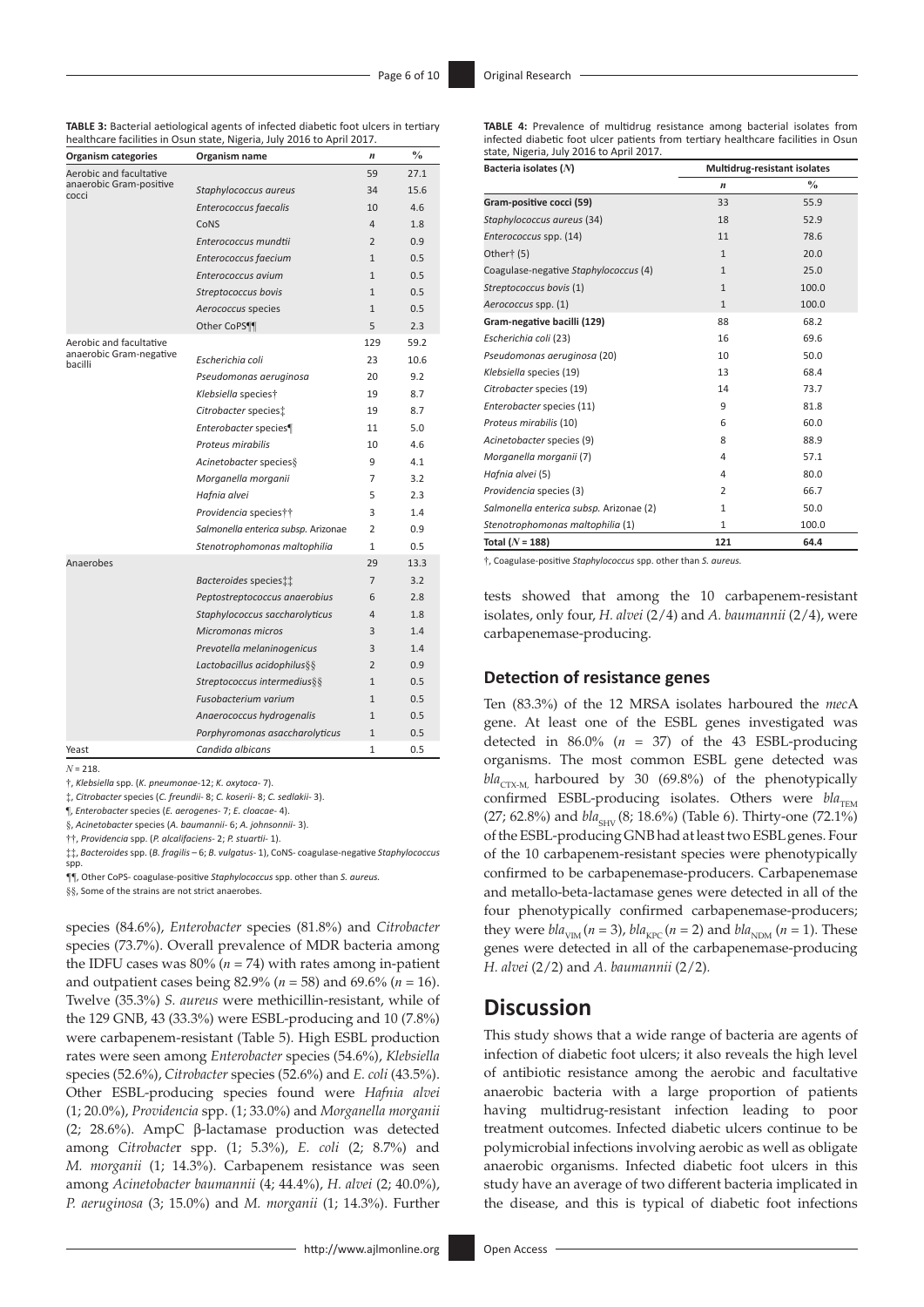**TABLE 5:** Types and mechanisms of antibiotic resistance among bacterial agents of infected diabetic foot ulcer from tertiary healthcare facilities in Osun state, Nigeria, July 2016 to April 2017.

| <b>Bacteria isolates</b>                | <b>MRSA/MRCoNS</b> |               | VRSA/VRE         |               | <b>ESBL</b>      |               | AmpC             |               | Carbapenem resistance |           |
|-----------------------------------------|--------------------|---------------|------------------|---------------|------------------|---------------|------------------|---------------|-----------------------|-----------|
|                                         | $\boldsymbol{n}$   | $\frac{0}{0}$ | $\boldsymbol{n}$ | $\frac{0}{0}$ | $\boldsymbol{n}$ | $\frac{0}{0}$ | $\boldsymbol{n}$ | $\frac{0}{0}$ | $\boldsymbol{n}$      | $\%$      |
| Gram-positive cocci (59)                |                    |               |                  |               |                  |               |                  |               |                       |           |
| Staphylococcus aureus (34)              | 12                 | 35.3          | 0                | 0.0           | <b>NA</b>        | <b>NA</b>     | <b>NA</b>        | <b>NA</b>     | <b>NA</b>             | <b>NA</b> |
| Enterococcus spp. (14)                  | <b>NA</b>          | <b>NA</b>     | $\mathbf{0}$     | 0.0           | <b>NA</b>        | <b>NA</b>     | <b>NA</b>        | <b>NA</b>     | <b>NA</b>             | <b>NA</b> |
| CoNS $(4)$                              | $\mathbf{1}$       | 25.0          | <b>NA</b>        | <b>NA</b>     | <b>NA</b>        | <b>NA</b>     | <b>NA</b>        | <b>NA</b>     | <b>NA</b>             | <b>NA</b> |
| Other† (7)                              | <b>NA</b>          | <b>NA</b>     | <b>NA</b>        | <b>NA</b>     | <b>NA</b>        | <b>NA</b>     | <b>NA</b>        | <b>NA</b>     | <b>NA</b>             | <b>NA</b> |
| Gram-negative bacilli (129)             | <b>NA</b>          | <b>NA</b>     | <b>NA</b>        | <b>NA</b>     | 43               | 33.3          | 4                | 3.1           | 10                    | 7.8       |
| Escherichia coli (23)                   | <b>NA</b>          | <b>NA</b>     | <b>NA</b>        | <b>NA</b>     | 10               | 43.5          | 2                | 8.7           | 0                     | 0.0       |
| Klebsiella spp. (19)                    | <b>NA</b>          | <b>NA</b>     | <b>NA</b>        | <b>NA</b>     | 10               | 52.6          | 0                | 0.0           | 0                     | 0.0       |
| Citrobacter spp. (19)                   | <b>NA</b>          | <b>NA</b>     | <b>NA</b>        | <b>NA</b>     | 10               | 52.6          | 1                | 5.3           | 0                     | 0.0       |
| Enterobacter spp. (11)                  | <b>NA</b>          | <b>NA</b>     | <b>NA</b>        | <b>NA</b>     | 6                | 54.5          | 0                | 0.0           | 0                     | 0.0       |
| Pseudomonas aeruginosa (20)             | <b>NA</b>          | <b>NA</b>     | <b>NA</b>        | <b>NA</b>     | $\mathbf 0$      | 0.0           | 0                | 0.0           | 3                     | 15.0      |
| Proteus mirabilis (10)                  | <b>NA</b>          | <b>NA</b>     | <b>NA</b>        | <b>NA</b>     | 2                | 20.0          | 0                | 0.0           | 0                     | 0.0       |
| Acinetobacter spp. (9)                  | <b>NA</b>          | <b>NA</b>     | <b>NA</b>        | <b>NA</b>     | 0                | 0.0           | 0                | 0.0           | 4‡                    | 44.4      |
| M. morganii (7)                         | <b>NA</b>          | <b>NA</b>     | <b>NA</b>        | <b>NA</b>     | 2                | 28.6          | 1                | 41.3          | $\mathbf{1}$          | 14.3      |
| Hafnia alvei (5)                        | <b>NA</b>          | <b>NA</b>     | <b>NA</b>        | <b>NA</b>     | $\mathbf{1}$     | 20.0          | 0                | 0.0           | 2                     | 40.0      |
| Stenotrophomonas maltophilia (1)        | <b>NA</b>          | <b>NA</b>     | <b>NA</b>        | <b>NA</b>     | $\mathbf{1}$     | 100.0         | 0                | 0.0           | 0                     | 0.0       |
| Providencia spp (3)                     | <b>NA</b>          | <b>NA</b>     | <b>NA</b>        | <b>NA</b>     | $\mathbf{1}$     | 33.3          | 0                | 0.0           | 0                     | 0.0       |
| Salmonella enterica subsp. Arizonae (2) | <b>NA</b>          | <b>NA</b>     | <b>NA</b>        | <b>NA</b>     | 0                | 0.0           | 0                | 0.0           | $\mathbf 0$           | 0.0       |

†, Other Gram-positive cocci included *Streptococcus bovis*, *Aerococcus* species and coagulase-positive *Staphylococcus* spp other than *S. aureus.*

‡, These four species were *A. baumannii.*

MRSA, methicillin-resistant *Staphylococcus aureus*; MRCoNS, methicillin-resistant coagulase-negative *Staphylococcus* spp; VRSA, vancomycin-resistant *Staphylococcus aureus*; VRE, vancomycinresistant *Enterococcus*; ESBL, extended-spectrum β-lactamase; AmpC, AmpC β-lactamase; NA, not applicable.

**TABLE 6:** Detection of extended-spectrum beta-lactamase genes among phenotypically confirmed extended-spectrum beta-lactamase producing isolates from tertiary healthcare facilities in Osun state, Nigeria, July 2016 to April 2017.

| Isolates with phenotypically     | Isolates with $\geq 1$ ESBL genes |               | <b>Prevalence of ESBL genes</b> |               |                  |               |                  |               |  |
|----------------------------------|-----------------------------------|---------------|---------------------------------|---------------|------------------|---------------|------------------|---------------|--|
| confirmed ESBL $(N)$             |                                   |               | CTX-M                           |               | <b>TEM</b>       |               |                  | <b>SHV</b>    |  |
|                                  | $\boldsymbol{n}$                  | $\frac{0}{0}$ | $\boldsymbol{n}$                | $\frac{0}{0}$ | $\boldsymbol{n}$ | $\frac{0}{0}$ | $\boldsymbol{n}$ | $\frac{0}{0}$ |  |
| Escherichia coli (10)            |                                   | 70.0          | 5                               | 50.0          | $\overline{4}$   | 40.0          |                  | 10.0          |  |
| Klebsiella spp. (10)             | 8                                 | 80.0          |                                 | 70.0          | 6                | 60.0          | 3                | 30.0          |  |
| Citrobacter spp. (10)            | 9                                 | 90.0          |                                 | 70.0          | 5                | 50.0          |                  | 10.0          |  |
| Enterobacter spp. (6)            | 6                                 | 100.0         | 6                               | 100.0         | 5                | 83.3          | 2                | 33.3          |  |
| Morganella morganii (2)          |                                   | 100.0         | $\overline{2}$                  | 100.0         | $\overline{2}$   | 100.0         | $\mathbf{0}$     | 0.0           |  |
| Proteus mirabilis (2)            |                                   | 100.0         |                                 | 50.0          |                  | 100.0         | $\mathbf 0$      | 0.0           |  |
| Hafnia alvei (1)                 |                                   | 100.0         | $\mathbf{1}$                    | 100.0         |                  | 100.0         |                  | 100.0         |  |
| Stenotrophomonas maltophilia (1) |                                   | 100.0         | $\overline{a}$                  | 100.0         |                  | 100.0         | $\Omega$         | 0.0           |  |
| Providencia alcalifaciens (1)    |                                   | 100.0         | $\mathbf{0}$                    | 0.0           |                  | 100.0         | $\mathbf{0}$     | 0.0           |  |
| Total (43)                       | 37                                | 86.0          | 30                              | 69.8          | 27               | 62.8          | 8                | 18.6          |  |

ESBL, extended-spectrum β-lactamase.

<span id="page-6-3"></span><span id="page-6-2"></span><span id="page-6-0"></span>across sub-Saharan Africa and Asia[.29](#page-8-28) Gram-negative aerobic bacteria including *E. coli*, *P. aeruginosa*, *Klebsiella* species and *Enterobacter* species predominate, reflecting the long-standing nature of these infections as a consequence of poor health-seeking behaviour in low-resourced developing countries.<sup>8[,30](#page-8-29)</sup> Gram-negative bacteria are more commonly implicated in infected diabetic ulcers in developing countries where most patients present late to healthcare facilities with advanced diseases[.29](#page-8-28) Furthermore, a wide range of anaerobic bacteria primarily *Bacteroides* species and *P. anaerobius* are important agents of the infections and were isolated from a third of the cases in this study. This suggests infections that are chronic and below the superficial layers of the skin.<sup>[31](#page-8-30)</sup> Anaerobic bacteria account for 13.3% of the organisms isolated in this study, a higher prevalence than previously reported in the institution $32$  and may be attributable to deployment of a better anaerobic culture method in which specimens were processed and incubated in a Bactron anaerobic chamber. Higher prevalence rates of obligate anaerobes were however

<span id="page-6-7"></span><span id="page-6-6"></span><span id="page-6-5"></span><span id="page-6-4"></span><span id="page-6-1"></span>reported by Ikeh et al. in Jos, Nigeria (17%),<sup>33</sup> and Al-Benwan in Kuwait  $(15.3\%)$ .<sup>[34](#page-8-33)</sup> Low rates noted by Richard et al.  $(1\%)$ <sup>[35](#page-8-34)</sup> in France and Yates et al. (1%) [36](#page-8-35) in Australia may be due to the fact that most patients tend to seek medical care early enough in countries with good health insurance coverage which will enable a higher proportion to present with low-grade foot infection.[37](#page-8-36)

<span id="page-6-13"></span><span id="page-6-12"></span><span id="page-6-11"></span><span id="page-6-10"></span><span id="page-6-9"></span><span id="page-6-8"></span>Antibiotic resistance remains a huge problem among diabetic foot ulcer infections; it worsens prognosis and makes treatment outcomes poor.[38](#page-8-37) Multidrug-resistant bacteria were common (74/93; 80%) among IDFU cases in this study, and this is possibly due to inappropriate antibiotics use and unrestricted access to antimicrobial drugs in many low- and middle-income countries.[39](#page-8-38) This is similar to findings in studies conducted in other developing countries<sup>[40](#page-8-39),41</sup> but contrasts findings of several studies in high-income countries including France which reported low prevalence of MDR bacteria among patients with IDFU[.38,](#page-8-37)[42](#page-8-41) A wide spectrum of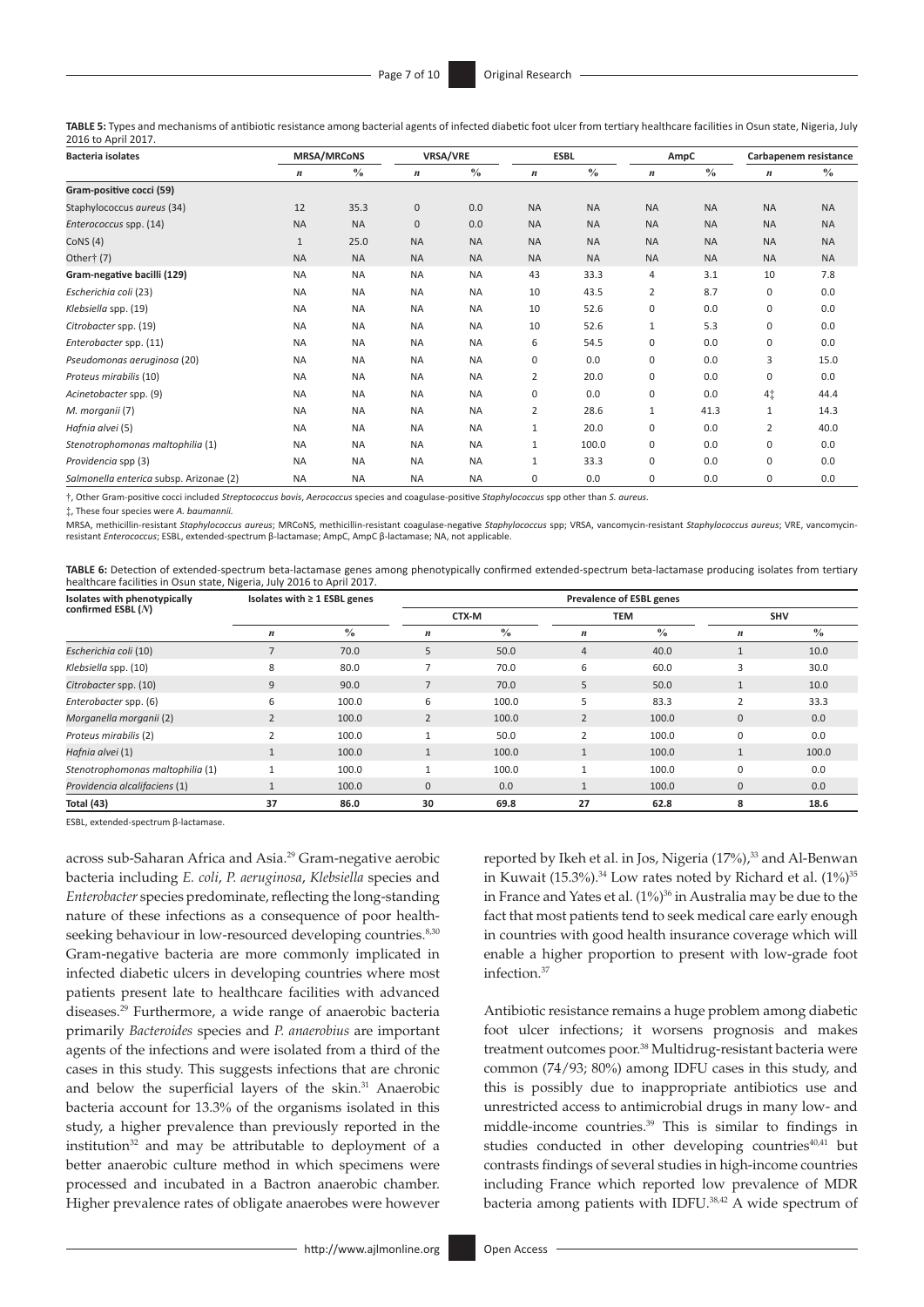aerobic bacteria isolated in this study were found to be multidrug-resistant, comparable to findings elsewhere in Africa and Asia with high MDR rates involving mainly *S. aureus*, *Enterobacteriaceae*, and *P. aeruginosa*. [41](#page-8-40)[,43](#page-8-42)

<span id="page-7-2"></span>One in every three isolates of *S. aureus* in this study was MRSA. Although prevalence of MRSA appears to be rising in Africa, most of the countries have rates lower than 50%. [44](#page-8-43) Our study also revealed that *mecA*, the most common determinant that confers methicillin resistance on *S. aureus*, was detected in 83.3% of the MRSA strains and this is similar to the observation of Chaudhry et al. who detected the gene in 20 (84%) of the 25 phenotypically confirmed MRSA isolates[.45](#page-8-44) MRSA strains that lack the *mec*A gene may demonstrate methicillin resistance on account of alternate mechanisms of penicillin resistance such as the possession of *mecC,* a variant of *mecA* discovered in 2011, or other mutations in genes encoding penicillin-binding proteins.<sup>46</sup>

<span id="page-7-4"></span><span id="page-7-3"></span>Extended-spectrum β-lactamases, which confer resistance to expanded-spectrum cephalosporins, were produced by 33.3% of all GNB isolated; all but two of the ESBL-producing GNB belonged to the family *Enterobacteriaceae* and included *E. coli, Klebsiella* and *Citrobacte*r species. The burden of ESBLproducing GNB is enormous among patients with IDFU especially in poor-resourced countries with prevalence rates being reported to range from 23% to 49% across Africa and Asia.[22](#page-8-21)[,43,](#page-8-42)[45](#page-8-44)[,47,](#page-8-46)[48](#page-8-47) The most prevalent ESBL gene was the CTX-M which has been reported as the most predominant variant worldwide.[49](#page-8-48) In the present study, only 10 (7.8%) of the Gram-negative bacteria were resistant to the carbapenems. Carbapenem resistance-determining genes were present in *A. baumannii*, *H. alvei* and *M. morganii*. Carbapenems as drugs of last resort in the treatment of resistant GNB infections have variable but increasing rates of resistance.<sup>13</sup>

<span id="page-7-8"></span><span id="page-7-5"></span>Independent risk factors for acquisition of MDR bacteria found in our study are peripheral sensory neuropathy and foot infection duration longer than a month. Peripheral neuropathy does not only make diabetics susceptible to foot ulceration but also makes insensate (neuropathic) foot ulcers become more extensive due to continuous painless trauma. Loss of protective pains could cause patients not to present to healthcare facilities early enough. In developing countries, such patients with more chronic infections (> 1 month duration) would have engaged in self-prescribed antibiotic use for a prolonged period of time leading to selective pressure and emergence of MDR foot infection[.39](#page-8-38),[50](#page-8-49) This is similar to reports among IDFU cases from India[.40](#page-8-39),[51](#page-9-0)[,52](#page-9-1) Other authors also documented the prolonged duration of wound infection as a predictor of infection of diabetic foot ulcers with MDR bacteria.<sup>[53](#page-9-2),54</sup> Contrary findings have however been documented from other studies in China, Iran and Portugal[.41](#page-8-40),[42](#page-8-41)[,55](#page-9-4) Our finding is also discordant with the report of Noor et al. which established that ulcer size is a risk factor for infection by MDR organisms.[54](#page-9-3) This study also observed a significant association between presence of MDR bacteria in IDFU and long duration of hospitalisation (> 1 month) similar to previously documented reports by another author

<span id="page-7-11"></span><span id="page-7-1"></span><span id="page-7-0"></span>in Turkey[.14](#page-8-13) We did not find any sociodemographic factors that were significantly associated with the occurrence of MDR IDFU in our study in agreement with other reports.<sup>40,[52](#page-9-1),[53](#page-9-2)</sup> In contrast, Trivedi et al. in the United States noted smoking as an independent risk factor for multidrug-resistant foot wound infection.[56](#page-9-5) Furthermore, in this study, infection of diabetic foot ulcers by MDR pathogens was found to have a significant association with poor treatment outcomes including major limb amputation and mortality. In agreement with our findings, the adverse effects of MDR diabetic foot infection on treatment had been underscored in a systematic review and meta-analysis of data from 28 studies reporting a treatment failure rate of 22.7% and significant association between MDR foot infections and treatment failure.<sup>[57](#page-9-6)</sup>

#### <span id="page-7-12"></span>**Limitations**

The limitation of the study was that the number of patients recruited was limited to 90 and this was because the study was time-bound. Also, outpatients could not be followed up because of the multicentre nature of the study. Resistance profiles of obligate anaerobic bacteria could not be determined and whole genome sequencing (for strain relatedness) was also not done due to lack of financial support for the study.

#### **Conclusion**

The spectrum of agents causing IDFU is wide and includes numerous species of aerobic and anaerobic bacteria. There is a high prevalence of MDR aerobic bacteria among them which poses a great limitation to the effective treatment of cases.

# **Acknowledgements**

The authors are grateful to Faith Bankole and Ayo Isinkaye for assistance in data management and Babatunde Odetoyin for technical assistance in the Central Science Laboratory, Obafemi Awolowo University, Ile-Ife, Nigeria.

#### **Competing interests**

The authors have declared that no competing interests exist.

## **Authors' contributions**

A.T.A. and A.O.A. conceived and designed the study. B.K. and V.O.R. contributed to the design of the study. A.T.A. and A.O.A. conducted laboratory experiments. A.T.A. and A.O.A. analysed the data. A.T.A., A.O.A. and V.O.R. wrote the final report. All authors reviewed and approved the final report.

#### <span id="page-7-7"></span><span id="page-7-6"></span>**Sources of support**

<span id="page-7-9"></span>This study was supported by the Obafemi Awolowo University Teaching Hospitals Complex.

#### <span id="page-7-10"></span>**Data availability**

The data sets used and analysed during the current study are available from the corresponding author on reasonable request.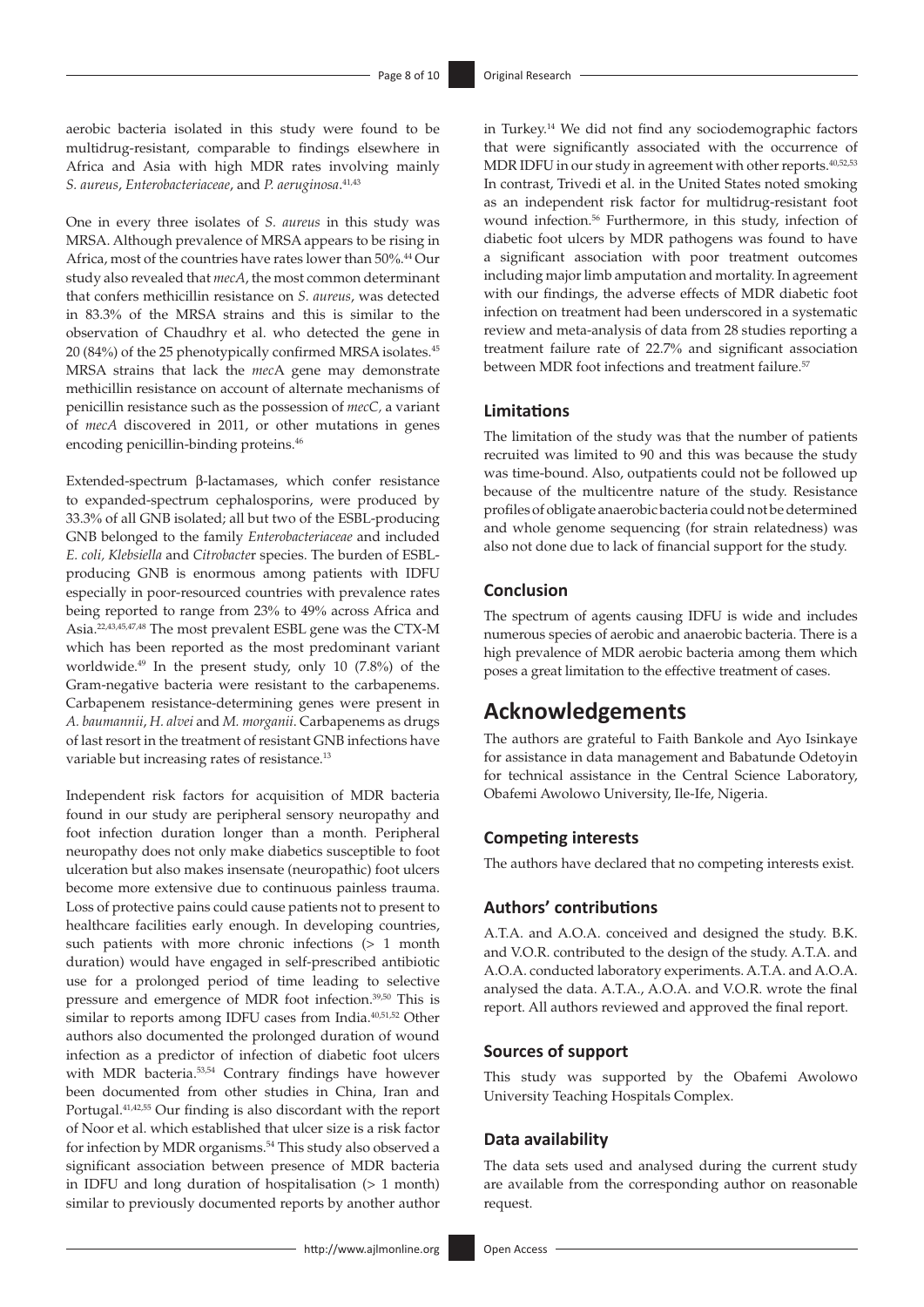#### **Disclaimer**

The views and opinions expressed in this article are those of the authors and do not necessarily reflect the official policy or position of any affiliated agency of the authors.

# **References**

- <span id="page-8-0"></span>[1.](#page-0-0) Lipsky BA, Senneville E, Abbas ZG, et al. Guidelines on the diagnosis and treatment of foot infection in persons with diabetes (IWGDF 2019 update). Diabetes Metab Res Rev. 2020;36(S1):e3280.<https://doi.org/10.1002/dmrr.3280>
- <span id="page-8-1"></span>[2.](#page-0-1) Zhang P, Lu J, Jing Y, Tang S, Zhu D, Bi Y. Global epidemiology of diabetic foot ulceration: A systematic review and meta-analysis (†). Ann Med. 2017 Mar;49(2):106–116.<https://doi.org/10.1080/07853890.2016.1231932>
- <span id="page-8-2"></span>[3.](#page-0-2) Atun R, Gale EA. The challenge of diabetes in sub-Saharan Africa. Lancet Diabetes Endocrinol. 2015 Sep;3(9):675–677. [https://doi.org/10.1016/S2213-8587\(15\)](https://doi.org/10.1016/S2213-8587(15)00236-3) [00236-3](https://doi.org/10.1016/S2213-8587(15)00236-3)
- <span id="page-8-3"></span>[4.](#page-0-3) Jia L, Parker CN, Parker TJ, et al. Incidence and risk factors for developing infection in patients presenting with uninfected diabetic foot ulcers. Jan Y-K, ed. PLoS One. 2017;12(5):e0177916.<https://doi.org/10.1371/journal.pone.0177916>
- <span id="page-8-4"></span>[5.](#page-0-4) Adigun I, Olarinoye J. Foot complications in people with diabetes: Experience with 105 Nigerian Africans. Diab Foot J. 2008;11(1):36–42.
- <span id="page-8-5"></span>[6.](#page-0-5) Alavi SM, Khosravi AD, Sarami A, Dashtebozorg A, Montazeri EA. Bacteriologic study of diabetic foot ulcer. Pakistan J Med Sci. 2007;23(5):681–684.
- <span id="page-8-6"></span>Khanolkar MP, Bain SC, Stephens JW. The diabetic foot. Quart J Med. 2008;101(9):685–695.<https://doi.org/10.1093/qjmed/hcn027>
- <span id="page-8-7"></span>[8.](#page-1-0) Lipsky BA, Berendt AR, Cornia PB, et al. Infectious Diseases Society of America clinical practice guideline for the diagnosis and treatment of diabetic foot infections. Clin Infect Dis. 2012;54(12):132–173. [https://doi.org/10.1093/cid/](https://doi.org/10.1093/cid/cis346) [cis346](https://doi.org/10.1093/cid/cis346)
- <span id="page-8-8"></span>[9.](#page-1-1) Ventola CL. The antibiotic resistance crisis: Part 1: Causes and threats. Pharm Therap. 2015;40(4):277–283.
- <span id="page-8-9"></span>[10.](#page-1-2) Magiorakos AP, Srinivasan A, Carey RB, et al. Multidrug-resistant, extensively drug-resistant and pandrug-resistant bacteria: An international expert proposal interim standard definitions for acquired resistance. Clin Microb Inf. 2012;18(3):268–281.
- <span id="page-8-10"></span>[11.](#page-1-3) Laxminarayan R, Matsoso P, Pant S, et al. Access to effective antimicrobials: A worldwide challenge. Lancet. 2016 Jan 9;387(10014):168–175. [https://doi.](https://doi.org/10.1016/S0140-6736(15)00474-2) [org/10.1016/S0140-6736\(15\)00474-2](https://doi.org/10.1016/S0140-6736(15)00474-2)
- <span id="page-8-11"></span>[12.](#page-1-4) Serra-Burriel M, Keys M, Campillo-Artero C, et al. Impact of multi-drug resistant bacteria on economic and clinical outcomes of healthcare-associated infections in adults: Systematic review and meta-analysis. PLoS One. 2020;15(1):e0227139. <https://doi.org/10.1371/journal.pone.0227139>
- <span id="page-8-12"></span>[13.](#page-1-5) Pitocco D, Spanu T, Di Leo M, et al. Diabetic foot infections: A comprehensive overview. Eur Rev Med Pharmacol Sci. 2019;23(2):26–37.
- <span id="page-8-13"></span>[14.](#page-1-6) Kandemir Ö, Akbay E, Şahin E, Milcan A, Gen R. Risk factors for infection of the diabetic foot with multi-antibiotic resistant microorganisms. J Infect. 2007;54(5):439–445. <https://doi.org/10.1016/j.jinf.2006.08.013>
- <span id="page-8-14"></span>[15.](#page-1-7) Shahi SK, Kumar A, Kumar S, Singh SK, Gupta SK, Singh TB. Prevalence of diabetic<br>foot ulcer and associated risk factors in diabetic patients from north India. J Diab<br>Foot Compl. 2012;4(4):83–91.
- <span id="page-8-15"></span>[16.](#page-1-7) Kaur N, Kaur N, Kumar R, Gill AK. Clinical and susceptibility profile from diabetic foot patients in tertiary care hospital. Scholars J Appl Med Sci. 2014;2(2D): 865–869.
- <span id="page-8-16"></span>[17.](#page-1-7) Vasnessa PDS, Denise RDS, Roberto AC. Risk factor for primary major amputation in diabetic patients. Sao Paulo Med J. 2006;124(2):66–70. [https://doi.org/](https://doi.org/10.1590/S1516-31802006000200004) [10.1590/S1516-31802006000200004](https://doi.org/10.1590/S1516-31802006000200004)
- <span id="page-8-17"></span>[18.](#page-1-7) Adeleye JO. Diabetic foot disease: The perspective of a Nigerian tertiary health care centre. Pract Diab Int. 2005;22(6):211–214. <https://doi.org/10.1002/pdi.819>
- <span id="page-8-18"></span>[19.](#page-1-8) Bekele F, Chelkeba L, Fekadu G, Bekele K. Risk factors and outcomes of diabetic foot ulcer among diabetes mellitus patients admitted to Nekemte referral hospital, western Ethiopia: Prospective observational study. Ann Med Surg (Lond). 2020 Mar;51:17–23.<https://doi.org/10.1016/j.amsu.2020.01.005>
- <span id="page-8-19"></span>[20.](#page-1-9) Caruso P, Longo M, Gicchino M, Scappaticcio L, Caputo M, Maiorino MI, et al. Long-term diabetic complications as predictors of foot ulcers healing failure: A retrospective study in a tertiary-care center. Diab Res Clin Pract. 2020;163:108147.<https://doi.org/10.1016/j.diabres.2020.108147>
- <span id="page-8-20"></span>[21.](#page-2-0) CLSI. Performance standards for antimicrobial susceptibility testing. Twenty-Fifth Informational Supplement. CLSI document M100-S25. Wayne, PA: Clinical and Laboratory Standards Institute; 2015.
- <span id="page-8-21"></span>[22.](#page-2-1) Anjli SJ, Shadija PG, Ghosh SJ. Detection of multidrug resistant Gram negative bacilli in type II diabetic foot infections. Inter J Med Health Sci. 2013;2(2): 186–194.
- <span id="page-8-22"></span>[23.](#page-2-2) Sidjabat HE, Paterson DL, Adams-Haduch JM, et al. Molecular epidemiology of CTX-M-producing *Escherichia coli* isolates at a Tertiary Medical Center in Western Pennsylvania. Antimicrob Agents Chemother. 2009;53(11):4733–4739. [https://](https://doi.org/10.1128/AAC.00533-09) [doi.org/10.1128/AAC.00533-09](https://doi.org/10.1128/AAC.00533-09)
- <span id="page-8-25"></span>[24.](#page-3-0) Monstein HJ, Ostholm-Balkhed A, Nilsson MV, Dornbusch NL. Multiplex PCR amplification assay for rapid detection of SHV, TEM and CTX-M genes in Enterobateriacea. APMIS. 2007;115(12):1400–1408. [https://doi.org/10.1111/](https://doi.org/10.1111/j.1600-0463.2007.00722.x) [j.1600-0463.2007.00722.x](https://doi.org/10.1111/j.1600-0463.2007.00722.x)
- <span id="page-8-26"></span>[25.](#page-3-1) Pasanen T, Koskela S, Mero S, et al. Rapid molecular characterization of Acinetobacter bournannii clones with rep-PCR and evaluation of carbapenemase genes by new multiplex PCR in Hospital District of Helsinki and Uusi
- <span id="page-8-27"></span>[26.](#page-3-1) Zhao S, Jang D, Xu P, et al. An investigation of drug-resistant *Acinetobacter baumannii* infection in a Comprehensive Hospital in East India. Ann Clin Microbiol Antimicrob. 2015;14:7. <https://doi.org/10.1186/s12941-015-0066-4>
- <span id="page-8-23"></span>[27.](#page-2-3) Khan AKS, Shetty PJ, Sarayu YL, Chidambaram A, Ranganathan R. Detection of mecA genes of methicillin-resistant *Staphylococcus aureus* by polymerase chain reaction. Int J Health Rehabil Sci. 2012;1:64–68. [https://doi.org/10.5455/ijhrs.](https://doi.org/10.5455/ijhrs.000000011) [000000011](https://doi.org/10.5455/ijhrs.000000011)
- <span id="page-8-24"></span>[28.](#page-2-4) Dashti AA, Jadaon MM, Abdulsamad AM, Dashti HM. Heat treatment of bacteria: A simple method of DNA extraction for molecular techniques. Kuwait Med J. 2009;41(2):117–122.
- <span id="page-8-28"></span>[29.](#page-6-0) Zubair M. Prevalence and interrelationships of foot ulcer, risk-factors and antibiotic resistance in foot ulcers in diabetic populations: A systematic review and meta-analysis. World J Diabetes. 2020;11(3):78–89. [https://doi.org/10.4239/](https://doi.org/10.4239/wjd.v11.i3.78) [wjd.v11.i3.78](https://doi.org/10.4239/wjd.v11.i3.78)
- <span id="page-8-29"></span>[30.](#page-6-1) Desalu OO, Salawu FK, Jimoh AK, Adekoya AO, Busari OA, Olokoba AB. Diabetic foot care: Self reported knowledge and practice among patients attending three tertiary hospital in Nigeria. Ghana Med J. 2011;45(2):60–65. [https://doi.](https://doi.org/10.4314/gmj.v45i2.68930) [org/10.4314/gmj.v45i2.68930](https://doi.org/10.4314/gmj.v45i2.68930)
- <span id="page-8-30"></span>[31.](#page-6-2) Mendes JJ, Nerves J. Diabetic foot infections: Current diagnosis and treatment. J Diab Foot Compl. 2012;4(1):26–45.
- <span id="page-8-31"></span>[32.](#page-6-3) Ako-Nai KA, Ikem CI, Akinloye OO, Aboderin OA, Ikem TR, Kassim OO.<br>Characterization of bacterial isolates from diabetic foot infections in Ile-Ife,<br>Southwestern Nigeria. Foot. 2006;16(3):158–164. https://doi.org/10.101 [foot.2006.05.001](https://doi.org/10.1016/j.foot.2006.05.001)
- <span id="page-8-32"></span>[33.](#page-6-4) Ikeh EI, Puepet F, Nwadiaro C. Studies on diabetic foot ulcers in patients at Jos University Teaching Hospital, Nigeria. Afr J Clin Exp Microb. 2003;4(2):52–61. <https://doi.org/10.4314/ajcem.v4i1.7324>
- <span id="page-8-33"></span>[34.](#page-6-5) Al-Benwan KA, Al Mulla A, Rotimi VO. A study of the microbiology of diabetic foot infections in a teaching hospital in Kuwait. J Infect Public Health. 2012;5(1):1–8. <https://doi.org/10.1016/j.jiph.2011.07.004>
- <span id="page-8-34"></span>[35.](#page-6-6) Richard JL, Lavigne JP, Got I, et al. Management of patients hospitalized for diabetic foot infection: Results of the French OPIDIA study. Diabetes Metab. 2011;37(3):208–15. <https://doi.org/10.1016/j.diabet.2010.10.003>
- <span id="page-8-35"></span>[36.](#page-6-7) Yates C, May K, Hale T, Allard B, Rowlings N, Freeman A, et al. Wound chronicity, inpatient care, and chronic kidney disease predispose to MRSA infection in diabetic foot ulcers. Diabetes Care. 2009;32(10):1907–1909. [https://doi.org/](https://doi.org/10.2337/dc09-0295) [10.2337/dc09-0295](https://doi.org/10.2337/dc09-0295)
- <span id="page-8-36"></span>[37.](#page-6-8) OECD (June 27, 2013). OECD health data: Social protection. OECD Health Statistics (database). Paris: OECD. <https://doi.org/10.1787/data-00544-en>
- <span id="page-8-37"></span>[38.](#page-6-9) Richard JL, Sotto A, Jourdan N, et al. Risk factors and healing impact of multidrug-resistant bacteria in diabetic foot ulcers. Diab Metab. 2008;34(2):363–369. <https://doi.org/10.1016/j.diabet.2008.02.005>
- <span id="page-8-38"></span>[39.](#page-6-10) Omolase CO, Adeleke OE, Afolabi AO, Afolabi OT. Self medication amongst general out-patients in a Nigerian community hospital. Ann Ibadan Postgrad Med. 2007;5(2):64–67.<https://doi.org/10.4314/aipm.v5i2.64032>
- <span id="page-8-39"></span>[40.](#page-6-11) Gadepalli R, Dhawan B, Sreenivas V, Kapil A, Amini AC, Chaudhry RA. Clinicomicrobiological study of diabetic foot ulcers in an Indian Tertiary Care Hospital. Diabetes Care. 2006;29(8):1727–1732. <https://doi.org/10.2337/dc06-0116>
- <span id="page-8-40"></span>[41.](#page-6-12) Amini M, Davati A, Piri M. Determination of the resistance pattern of prevalent aerobic bacterial infections of diabetic foot ulcer. Iranian J Pathol. 2013;8(1):  $21 - 26$ .
- <span id="page-8-41"></span>[42.](#page-6-13) Mendes JJ, Marques-Costa A, Vilela C, et al. Clinical and bacteriological survey of diabetic foot infections in Lisbon. Diab Res Clin Pract. 2012;95(1):153–161. <https://doi.org/10.1016/j.diabres.2011.10.001>
- <span id="page-8-42"></span>[43.](#page-7-0) Dwedar R, Ismail DK, Abdulbaky A. Lecturer diabetic foot infection: Microbiological causes with special reference to their antibiotic resistance pattern. Egyptian J Med Microbiol. 2015;24(3):95–102.<https://doi.org/10.12816/0024935>
- <span id="page-8-43"></span>[44.](#page-7-1) Falagas ME, Karageorgopoulos DE, Leptidis J, Korbila IP. MRSA in Africa: Filling the global map of antimicrobial resistance. PLoS One. 2013;8(7):e68024. [https://doi.](https://doi.org/10.1371/journal.pone.0068024) [org/10.1371/journal.pone.0068024](https://doi.org/10.1371/journal.pone.0068024)
- <span id="page-8-44"></span>[45.](#page-7-2) Chaudhry WN, Badar R, Jamal M, Jeong J, Zafar J, Andleeb S. Clinico-microbiological<br>study and antibiotic resistance profile of mecA and ESBL gene prevalence in<br>patients with diabetic foot infections. Exp Ther Med. 2016 <https://doi.org/10.3892/etm.2016.2996>
- <span id="page-8-45"></span>[46.](#page-7-3) Shore AC, Deasy EC, Slickers P, et al. Detection of staphylococcal cassette chromosomemec type XI carrying highly divergent mecA, mecI, mecR1, blaZ, and ccr genes in human clinical isolates of clonal complex 130 methicillin-resistant<br>*Staphylococcus aureus.* Antimicrob Agents Chemother. 2011;55:3765–3773.<br><https://doi.org/10.1128/AAC.00187-11>
- <span id="page-8-46"></span>[47.](#page-7-4) Varaiya A, Dogra J, Kulkarni M, Bhalekar P. Extended spectrum beta lactamase (ESBL) producing *Escherichia coli* and *Klebsiella pneumoniae* in diabetic foot infection. Indian J Med Microbiol. 2008;26(3):281–282. [https://doi.org/10.4103/](https://doi.org/10.4103/0377-4929.42513) [0377-4929.42513](https://doi.org/10.4103/0377-4929.42513)
- <span id="page-8-47"></span>[48.](#page-7-4) Saltoglu N, Ergonul O, Tulek N, et al. Influence of multidrug resistant organisms on the outcome of diabetic foot infection. Int J Infect Dis. 2018;70:10–14. [https://doi.](https://doi.org/10.1016/j.ijid.2018.02.013) [org/10.1016/j.ijid.2018.02.013](https://doi.org/10.1016/j.ijid.2018.02.013)
- <span id="page-8-48"></span>[49.](#page-7-5) Shaikh S, Fatima J, Shakil S, Rizvi SMD, Kamal MA. Antibiotic resistance and extended spectrum beta-lactamases: Types, epidemiology and treatment. Saudi J Biol Sci. 2015;22(1):90–101. <https://doi.org/10.1016/j.sjbs.2014.08.002>
- <span id="page-8-49"></span>[50.](#page-7-6) Levin ME. An overview of the diabetic foot: Pathogenesis, management and prevention of lesions. Inter J. Diab Dev Countr. 1994;14:39–47.